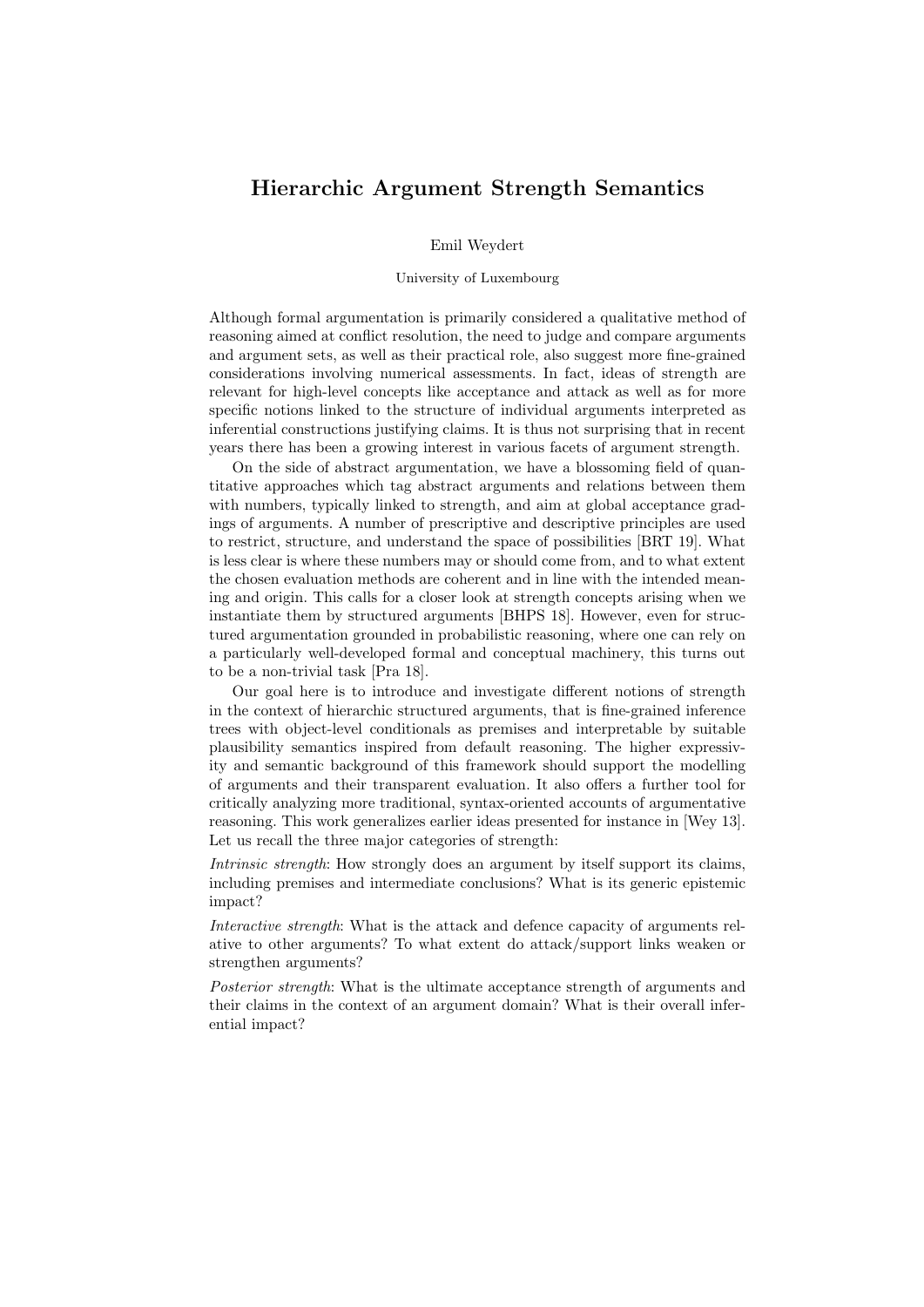## Emil Weydert

We analyze the first two strength concepts in the context of a more expressive, semantic-oriented argument model, namely general defeasible inference trees. These are finite trees where each node is tagged, first by a formula from some base language L representing a claim, which could also be a conditional, and secondly by a local strict/defeasible inferential relationship  $\sim_{loc}$  over L, resp. an input predicate Inp for leaf nodes. The only condition is local correctness: the formulas of the children must  $\vert \sim_{loc}$ -infer the parent formula.

We focus on a simple variant where  $L = L_0 \cup {\varphi \Rightarrow \psi, \varphi \Rightarrow \psi \mid \varphi, \psi \in L_0}, L_0$ is a standard propositional language,  $\rightarrow$  represents strict (not material) implication, and  $\Rightarrow$  defeasible implication (or a graded family thereof). We consider two robust local inference notions for inferring  $L_0$ -claims: strict and defeasible preferential entailment,  $\vdash_p, \vdash_p$ . For  $\Phi \cup \{\psi\} \subseteq L_0$  and  $\Delta \subseteq L_0(\rightarrow, \Rightarrow),$ 

 $\Phi \cup \Delta \vdash_{p} \psi \text{ iff } \Delta \vdash_{p} \wedge \Phi \Rightarrow \psi \text{ and } \Phi \cup \Delta \vdash_{p} \psi \text{ iff } \Delta \vdash_{p} \wedge \Phi \rightarrow \psi.$ 

In addition we use two unary input predicates,  $KB_s$  for standard and  $KB_n$ for necessary premises. The resulting tree structures are called simple hierarchic conditional arguments over  $L_0$ . They generalize ASPIC+ arguments insofar as they use arbitrary propositional formulas, encode contingent conditional information in the object language (not by meta-level rules), and allow local inference steps beyond Modus Ponens.

Like defeasible arguments, standard defaults are qualitative entities which can be exploited without relying on numerical parameters. Nevertheless, major default inference notions still proceed by using the default knowledge base to specify in some justifiable way distinguished numerical plausibility models, which can then be used to identify reasonable defeasible conclusions. These semi-qualitative techniques can also be exploited in the context of argumentation. One of the first steps into this direction was the ranking-measure-based plausibility semantics for abstract arguments interpreted by elementary structured instantiations [Wey 13]. The advantage of ranking measures, which we can assume rational/real-valued, is that they allow a proper handling of independence without imposing overprecise value attributions and restrictive arithmetic conditions.

For each hierarchic conditional argument a we can define a set of conditionals  $\Gamma_a$  consisting of a's premise conditionals together with conditionals encoding the simple and necessary premises, i.e.  $\mathbf{T} \Rightarrow \varphi$  for  $KB_s(\varphi)$  and  $\mathbf{T} \twoheadrightarrow \varphi$  for  $KB_n(\varphi)$ . The argument structure is partly reflected by also considering the main claim  $\psi_a$  of a and the collection  $\Psi_a^0$  of all the L<sub>0</sub>-claims/premises.  $(\Gamma_a, \Psi_a^0, \psi_a)$  is called the logical profile of a. It can be used to estimate the intrinsic strength of an individual argument and the degrees of support for all its claims.

The idea is to use techniques from ranking-measure-based default reasoning to specify for each consistent argument a  $(\Gamma_a \not \vdash \mathbf{F})$  a canonical ranking measure  $R_a$  which can be interpreted as the generic epistemic state induced by  $a$ . The strength of a claim  $\varphi$  is interpreted as its degree of belief w.r.t.  $R_a$ , namely  $R_a(\neg \varphi)$ . The strength of the full argument can be identified with the degree of belief of its main claim, or more informatively, with the degree of belief of the conjunction of all its claims. Of particular interest are those  $R_a$  derived from